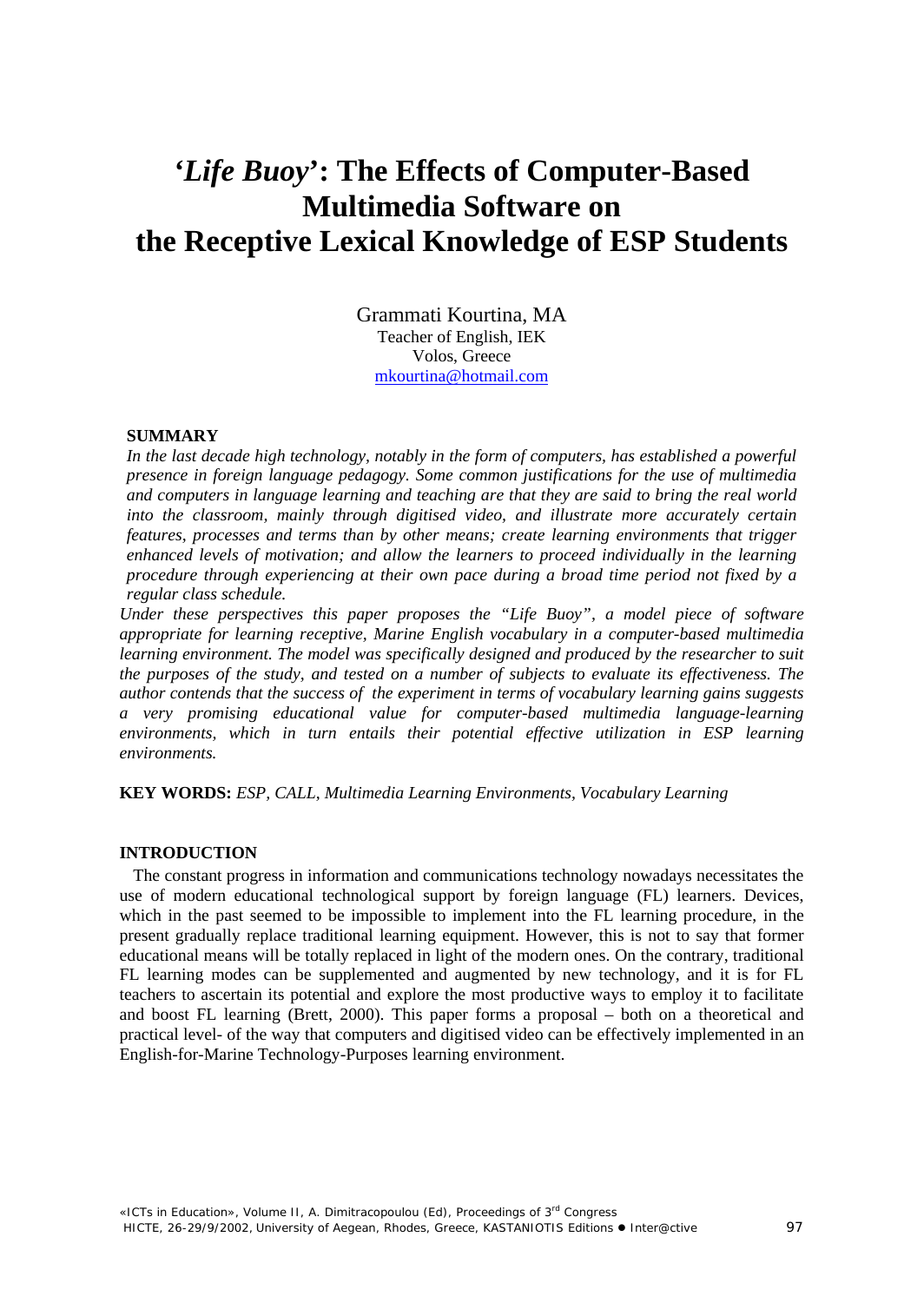#### **LITERATURE REVIEW ENGLISH FOR SPECIFIC PURPOSES (ESP)**

In recent years, the term 'language for specific purposes' (LSP) has been emerging more regularly in the literature referring to English language teaching and learning than in the past. It is, in the main, used to relate to the teaching and learning of English for a plainly utilitarian purpose (Mackay & Mountford, 1978:2, McDonough, 1984: 5). To be more concrete, English for Specific Purposes (ESP) views language as being in the service of other subjects or spheres of life. One may say that ESP belongs more appropriately to the communicative approach –the two developed alongside one another- since it is determined in all essentials by the communication needs of the learners. Languages for specific purposes are never used in a vacuum but are necessarily bound to a communicative context, that in which the LSP learners are engaged in their academic or occupational environment (instructional /operational language) (Strevens, 1988). So, almost by definition ESP is language in specific context and for specific use.

There are a great many different kinds of ESP and the methods and materials in use for a particular kind of ESP must be appropriate and direct to that kind. For example, in the field of English for Science and Technology (EST), which will be of our main concern in this study, one may expect that courses for practicing and/or professional technologists be more media and materials oriented, and focus mainly on practicing the receptive skills (i.e. listening, reading) and the passive aspects of language (i.e. vocabulary, structure) (Robinson, 1980: 63).

Despite the variety in the kinds of ESP, in all cases the real keys to language acquisition are the catering for the learners' communication needs, which guarantees increased levels of motivation (Tacheva, 1994), and the provision of authentic, content-based contexts within which the learners can practice their skills in the target language.

### **MULTIMEDIA LEARNING ENVIRONMENTS**

Under this perspective, the emergence of multimedia over the past twenty years or so with the most current advance in digital technologies holds notable implications for ESP learning and teaching. Computer-based multimedia has the capacity to deliver contextualized fragments of specific language to the ESP learning environment by juxtaposing and integrating the traditional media of language learning, such as video, pictures, sound, and text (Brett, 2000). ESP learners are exposed in this way to the target situations they will come across in their future academic or occupational lives.

The computer, on one hand, is a basic requirement for language courses nowadays due to its novel and innovative features: the flexibility in handling information quickly and directly (i.e. it enables multiple scannings through in-links with the software and outlinks with the Internet), the ability to carry out interactive tasks at a faster speed, the catering for experiential learning (i.e. learn by doing) and enhanced language and computer literacy, the provision of learning facilities (e.g. record keeping, automatic scoring, email feedback, per cent to pass, information databases, glossaries, transcripts) (Hardisty & Windeatt, 1989; Allan, 1990; Stevens, 1991; Augustynczyk, 2000; Lee, 2000; Koren, 2001). The digitised video, on the other, also makes a substantial contribution to language learning: it adds a moving visual element to sound and presents both the verbal and non-verbal aspects of language in a more lively and meaningful way than other media; it presents the target language in action by bringing the outside world into the classroom; it captivates attention and does not allow hearing and sight to rest due to the power of screen; it creates feelings of entertainment which keep learners contented whether they are leaning or not (Kennedy, 1983; Willis, 1983; Lonergan, 1984: 4-5; Hill, 1989: 3-4; Stempleski & Tomalin, 1990: 3-4, Tomalin, 1990: 4-5).

Most recent studies (Watts, 1997; Rico & Vinagre, 2000; Al-Seghayer, 2001; Fernández, 2001) have shown that some basic premises for effective foreign language (FL) learning -and ESP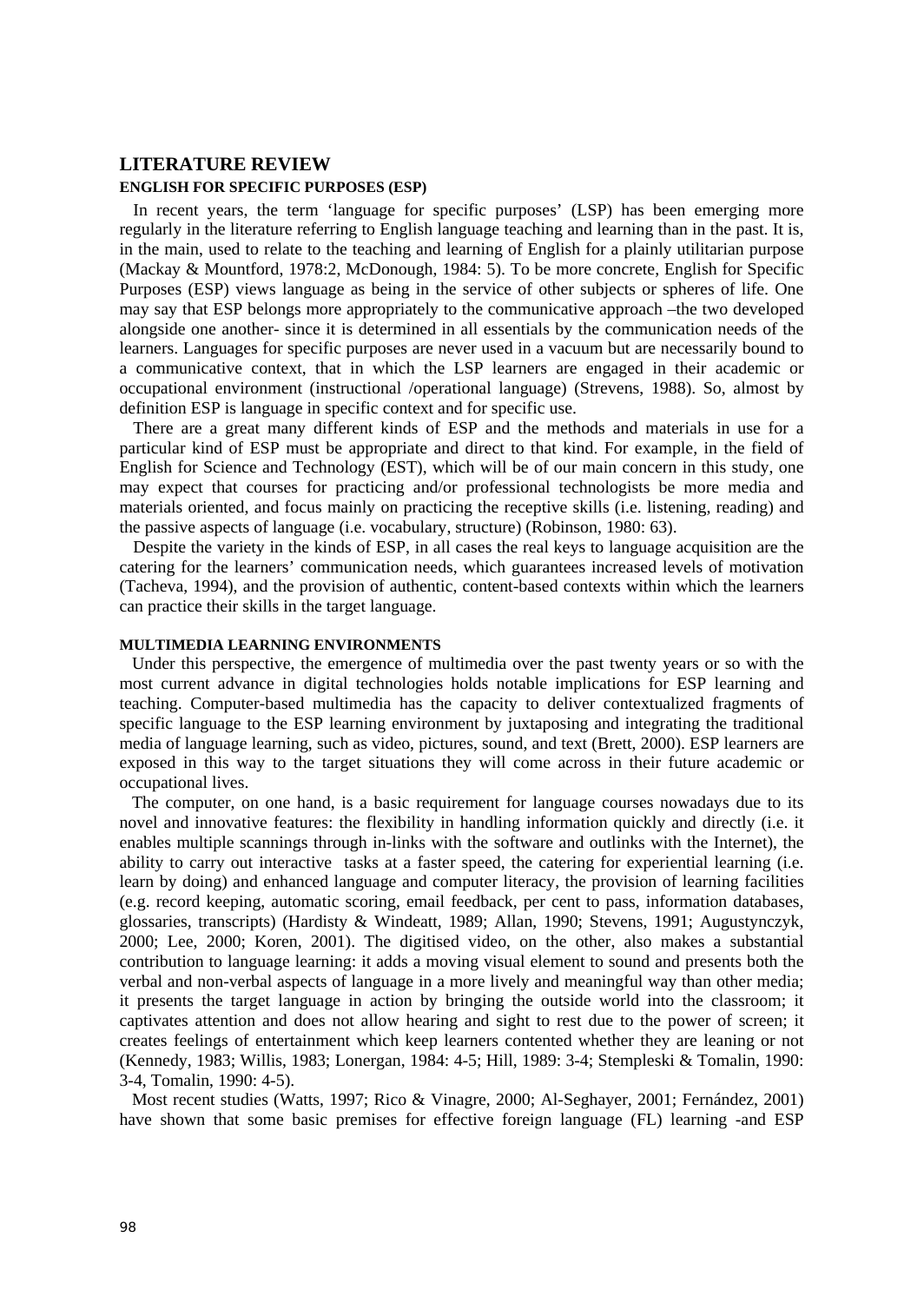learning in consequence- such as authenticity of materials, appropriateness and relevance to the learners' needs and objectives, increased motivational power, multi-skill practice, subject-based interactive activities, opportunities for self-instruction and learner-centred learning, and non-linear access to a vast amount of subject-specific information can be fully satisfied within the innovative computer- and video-based multimedia settings. The same studies also indicate more effective language comprehension and recall while using multimedia than other media, which holds important implications for ESP learning.

#### **VOCABULARY LEARNING IN ESP**

Within such contextualized environments (multimedia or real ones), specialized vocabulary plays a key role. Vocabulary is the passport to a language, whether native or non-native, and good command of a specialized vocabulary is certainly the passport to ESP. In general, mastery of a lexical item involves among others to recognise both its sound and written form, recall it at will, link it to an appropriate concept or object in the real world, and know its equivalent in the mother tongue (Wallace, 1982: 27; McCarthy, 1990; Taylor, 1990:1-4; Carter, 1998:191). Respectively, mastery of special lexis requires the same skills and seems to be less of a problem to ESP learners than it may appear to English language learners in general. The ESP learners have already acquired a conceptual framework, their subject content, into which new terminology fits relatively easily (Strevens, 1973, Robinson, 1991). Even so, the issue of lexical difficulties faced by ESP learners is still considered to be one of the most important issues in ESP learning theories.

When deciding on the words that are to be taught in an ESP lesson the material designer may need to take into consideration certain criteria that correspond with the learners' lexical needs, academic and/or occupational interests, educational language learning background, age, and language proficiency (Allen, 1983:108). Additionally, in certain cases of ESP learning, as it is for example in EST courses, what is of most interest to the learners is the receptive acquisition of specialized words, i.e. to gain the ability to recognise and comprehend them in the context of listening and reading material, such as academic lectures or scientific journals.

Past and present studies (Henning, 1973; Ott *et al*, 1973; Ladd, 1977; Clarke & Nation, 1980; Cohen & Aphek, 1980; Lin & Nation, 1985; Kang, 1995; Laufer & Paribakht, 1998; Rodríguez & Sadoski, 2000; Al-Seghayer, 2001) on the effect of context, audio-visual aids, image modalities, associations and other mnemonic-based learning methods on the learning and retention of FL vocabulary as well as theories on the factors that may relate to effective learning of FL vocabulary (Gairns & Redman, 1986:58; McCarthy, 1990:86; Nation, 1990:21) have clearly indicated that learning lexical items in context and/or by means of audio-visual support fosters the necessary skills for lexical mastery mentioned above and produces superior recall than any other FL vocabulary method. This suggests a very promising educational value for these methods, which in turn entails their potential effective exploitation in ESP learning environments (as the one proposed in this paper).

#### **THE STUDY**

In an effort to produce a model piece of ESP computer-assisted language learning (CALL) software and trace teaching modes alternative to the traditional ones to enhance ESP vocabulary learning, the present study examined the relative effectiveness of a computer-based multimedia Marine English CD-ROM ("*Life Buoy*") on the receptive specialized lexis of students of Marine Technology. The research was carried out at the University of Newcastle, UK on five students, who met the requirements that the researcher had set for the programme's intended audience (both primary and secondary).

The "*Life Buoy*" was specifically designed and developed by the researcher according to the guidelines for designing multimedia learning environments (O'Donnell, 1990; Hemard, 1997; Watts, 1997), ESP material (Fortune, 1977; Riddel, 1991, Pilbeam 1987), and FL vocabulary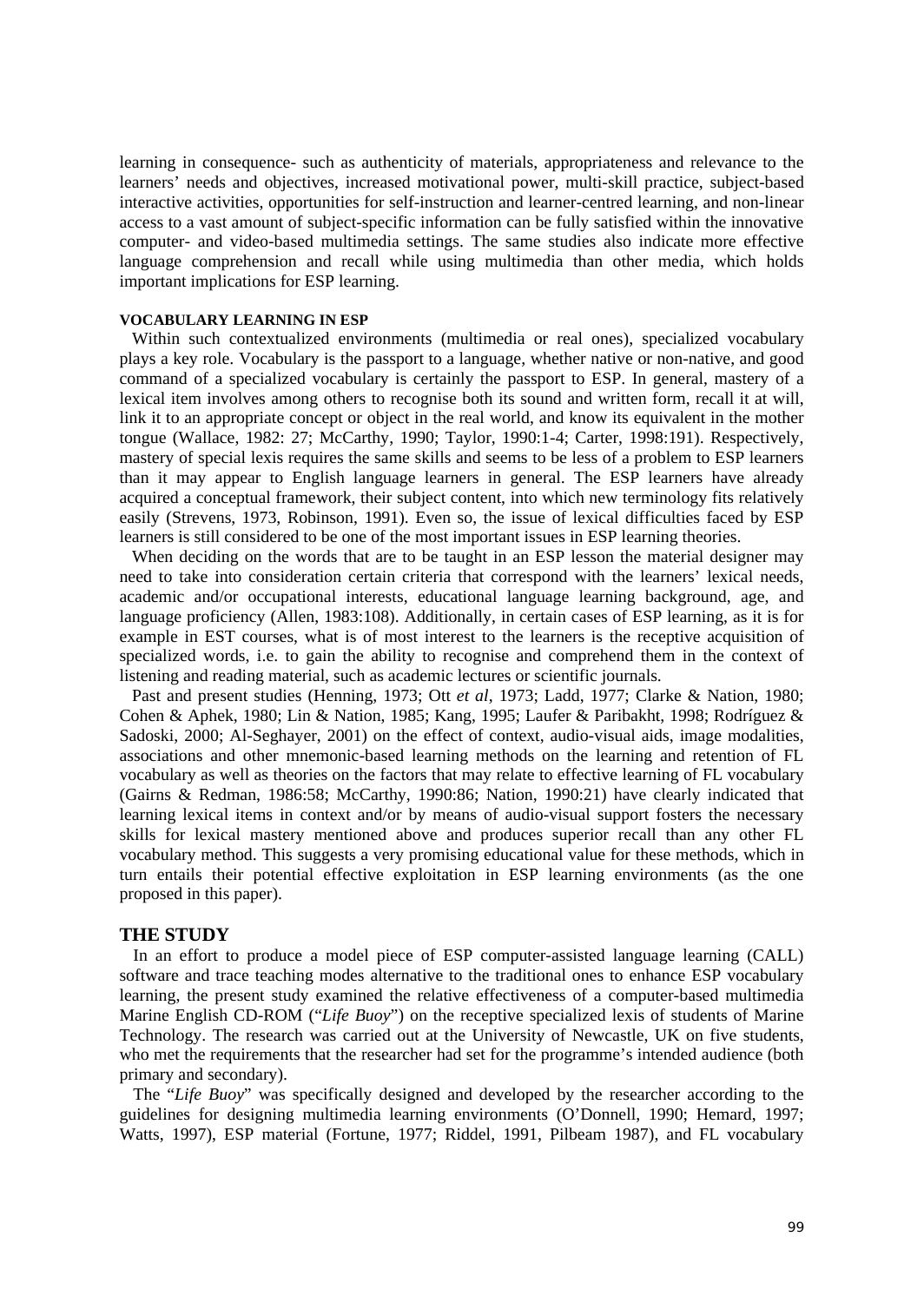learning courses (Clarke & Nation, 1980; Nation, 1980; Wallace, 1982:27-35; Burling, 1983; McCarthy, 1990: 108; Goodfellow, 1993; Goodfellow, 1995; Schmitt, 1997; Carter, 1998: 203; Nelson, 1998). This literature forms the stepping-stone for the design of the particular CALL programme and the conduct of the experiment. For producing the software the researcher used a high quality Hi8 video camera, *Macromedia Authorware 5*, *Adobe Premiere 5.0* for processing the video and audio extracts ,and *Jasc Paintshop Pro 6* for processing the still frames and pictures*.*

The "*Life Buoy*", as its name implies, was basically meant to assist marine technology students that are instructed in English (as a FL) to recognise, comprehend and retain a set amount of specialized lexis in the context of video, audio, text and pictorial material. In other words, it was planned to develop the learners' receptive vocabulary knowledge within a multimedia setting. The incentive for producing such software was to help Greek (and other overseas) students of marine technology at English or English-speaking universities to grasp and enhance the marine-related lexis with which they are confronted on a daily basis so as to respond successfully to the demands of their academic course. In addition, at the time the research was carried out there was an inadequate pool in the shops and on the Web of suitable material, which was designed to specifically meet the needs of these particular learners. Therefore, the "*Life Buoy*" was expected to be innovative within its field.

The researcher set two hypotheses to guide her experiment: does the multimedia setting augment the receptive knowledge of the target words? Does it contribute to the retention of these words after a particular lapse of time? By exploiting authentic audio and video extracts (published and custom-made) as well as a number of illustrations -all related to marine technology topics- the specific CALL programme engaged the students in a variety of interactive, marine-content activities and provided them with a number of extra vocabulary learning facilities (glossary, popup definitions, transcript, translation to L1, quizzes, final test, scores, links to on-line help). Appendix 3 presents a couple of sample screens of the *Life Buoy*.

After having repeatedly presented the subjects with the target words in multiple, meaningful contexts the researcher utilised three broad experimental instruments to evaluate the effectiveness of that presentation and reach conclusions about the overall effect of the "*Life Buoy*" on the subjects' receptive lexical knowledge: a paper-and-pencil vocabulary test was administered at three different times (pre-task test, post-task test 1, post-task test 2), activities scores and time needed for the completion of the programme were recorded, and a face-to-face interview was conducted. To ensure the validity and reliability of the results the researcher used T-tests and oneway ANOVA comparisons in the *Mini-tab* statistical software. The statistical contrastive analysis of the test scores (Appendix 1) in parallel with the subjects' scores in the programme's activities (Appendix 2) and the information provided by the face-to-face interviews indicated that there was indeed a rising difference in the number of specialized words known (receptively) by the subjects. This difference is most likely to be due to the presentation modes that the CALL programme makes use of. The video, audio, text and pictorial material together with the supplementary learning facilities incorporated in the software seem to have had such an impact on the subjects' perception that gradually increased their Marine English lexical receptive knowledge to a notable extent. Not only that but the programme seems to have also affected the subjects' retention of the target words, since, five days after its completion, they all scored (in post-task test 2) almost as high as in the post-task  $1<sup>[1]</sup>$ . In addition, the software can be judged as an effective vocabularylearning tool because it has yielded positive impressions on the subjects' behalf: all of them acknowledged its value and helpfulness. On the whole, the results (subjects' scores and reports) indicate that the overall aim of this study was successfully met.

#### **CONCLUSION**

It was hoped that using the "*Life Buoy*" with its contextual support, guided activities, and learning facilities might have contributed to the expansion of the subjects' Marine English lexical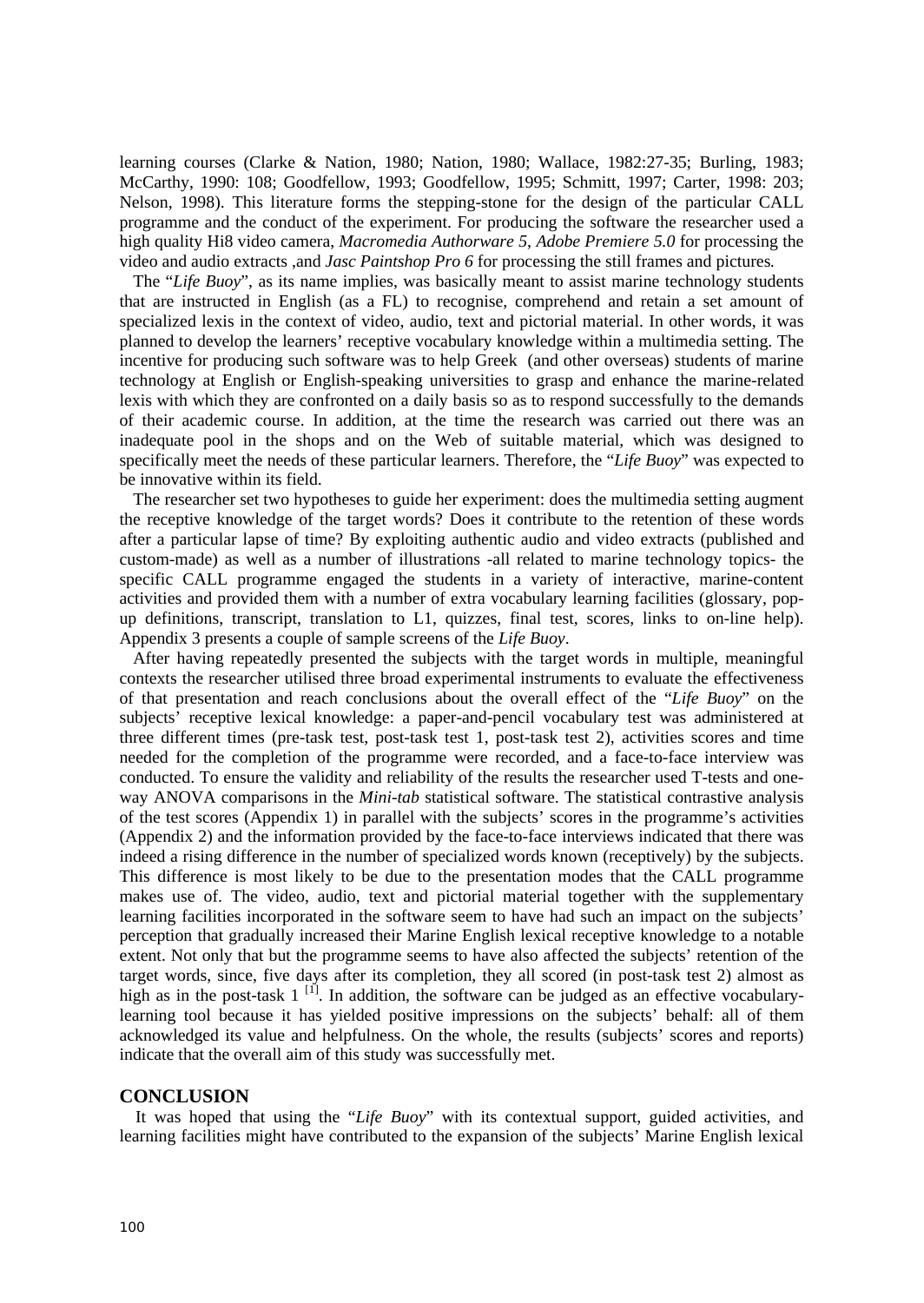receptive knowledge, and their scores and reports suggest that this has been achieved. Thereupon, the findings of the present research support previous studies into computer–assisted FL learning, which indicate that computer-based multimedia provide a fruitful environment for FL learning in general, and specialized vocabulary learning in more specific.

# **APPENDIX 1**



*Chart 1* Average number of words known in each test

The statistical treatment of the above test scores gave the following information:

(1) Pre-task test with Post-task test 1 (Table 1): *T-Value* = -4.06  $P-Value = 0.005 < 0.05$ , thus the results are statistically significant  $DF^{[2]} = 7$ *Mean Difference [3]* = -5.80

| Table 1: Results of pre-task test with post-task test 1 using t-test |  |
|----------------------------------------------------------------------|--|
|----------------------------------------------------------------------|--|

|             | 14.<br>N | Mean | $StDev$ <sup>[5]</sup> |
|-------------|----------|------|------------------------|
| Pre-task    |          | 5.20 | $\angle .5^{\circ}$    |
| Post-task 1 |          |      | O7                     |

(2) Pre-task test with Post-task test 2 (Table 2):

*T-Value* = -2.47

 $P-Value = 0.049 < 0.05$ , thus the results are still statistically significant *DF*= 6 *Mean Difference* = -3.40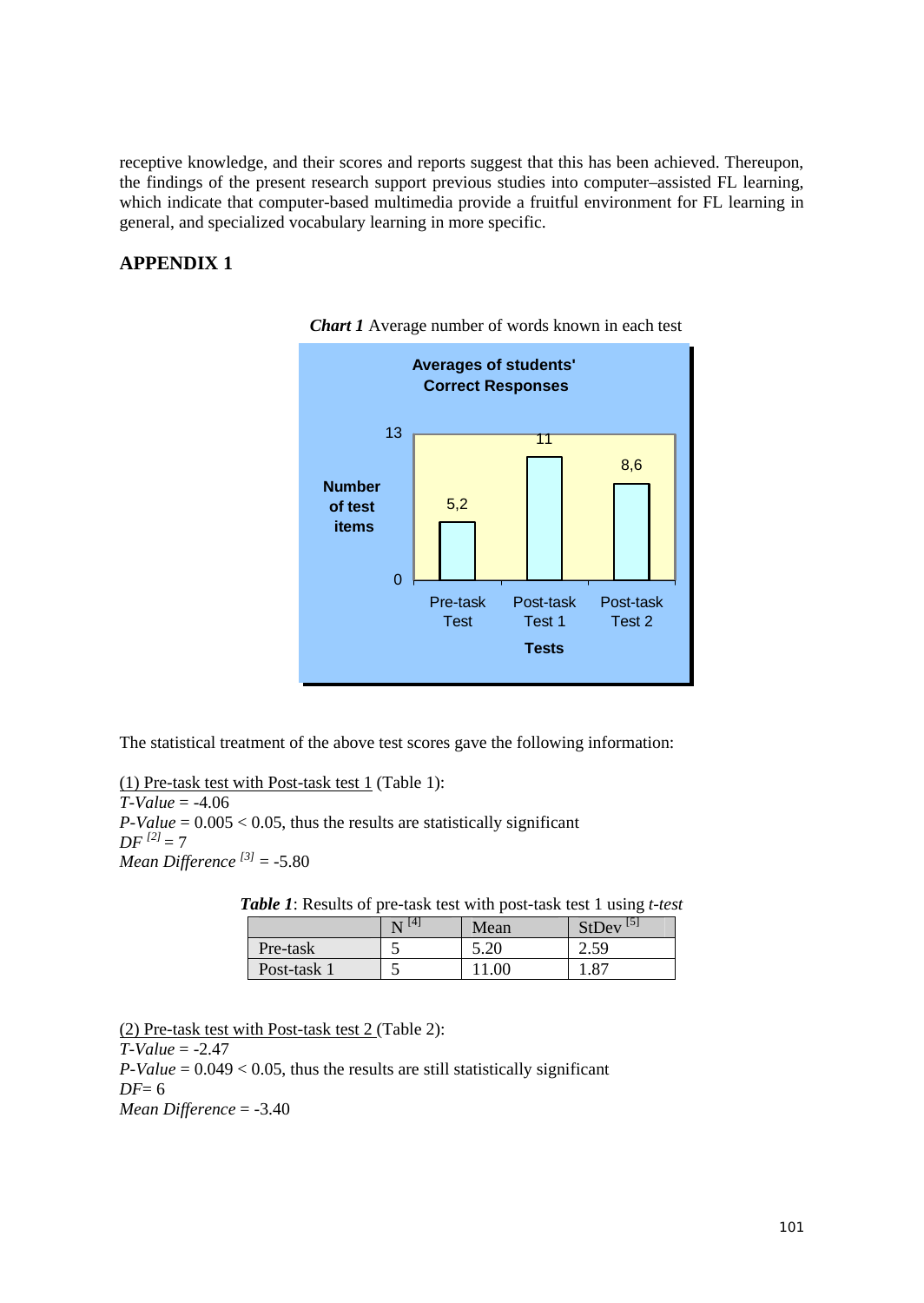|             | Mean | StDev              |
|-------------|------|--------------------|
| Pre-task    | 5.20 | $\angle 5^{\circ}$ |
| Post-task 2 | 8.60 | .6 <sup>7</sup>    |

*Table 2*: Results of pre-task test with post-task test 2 using *t-test*

(3) Post-task test 1 with Post-task test 2 (Table 3): *T-Value* = 2.17  $P-Value = 0.07 > 0.05$ , thus the results are statistically insignificant *DF=* 7 *Mean Difference* = 2.40

*Table 3*: Results of post-task test 1 with post-task test 2 using *t-test*

|             | Mean | StDev        |
|-------------|------|--------------|
| Post-task 1 | .00  | $.8^{\circ}$ |
| Post-task 2 | 8.60 | $.6^{\circ}$ |

## **APPENDIX 2**

*Chart 2* Subjects' scores in the activities of the programme

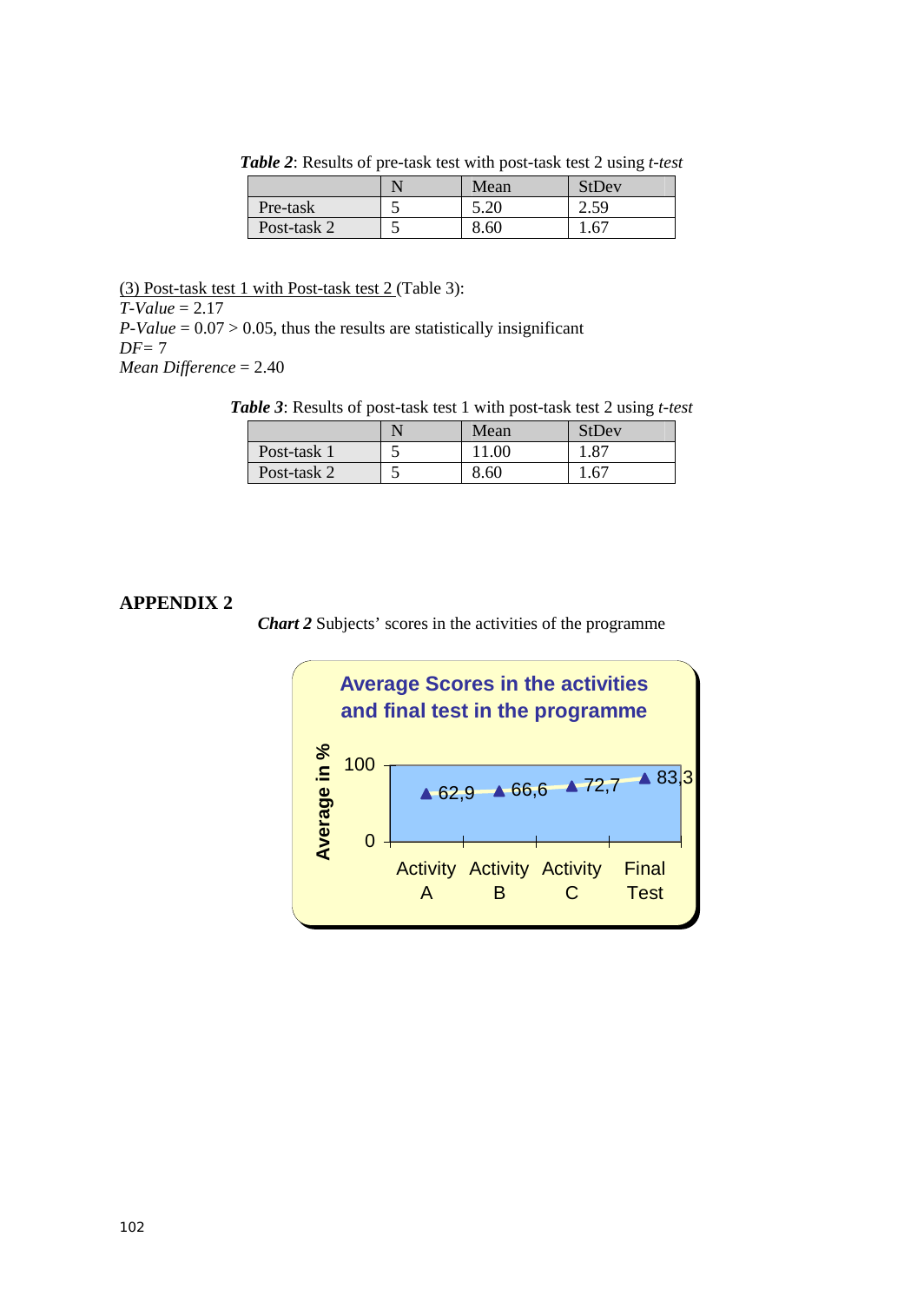# **APPENDIX 3**

#### Sample screens of the programme



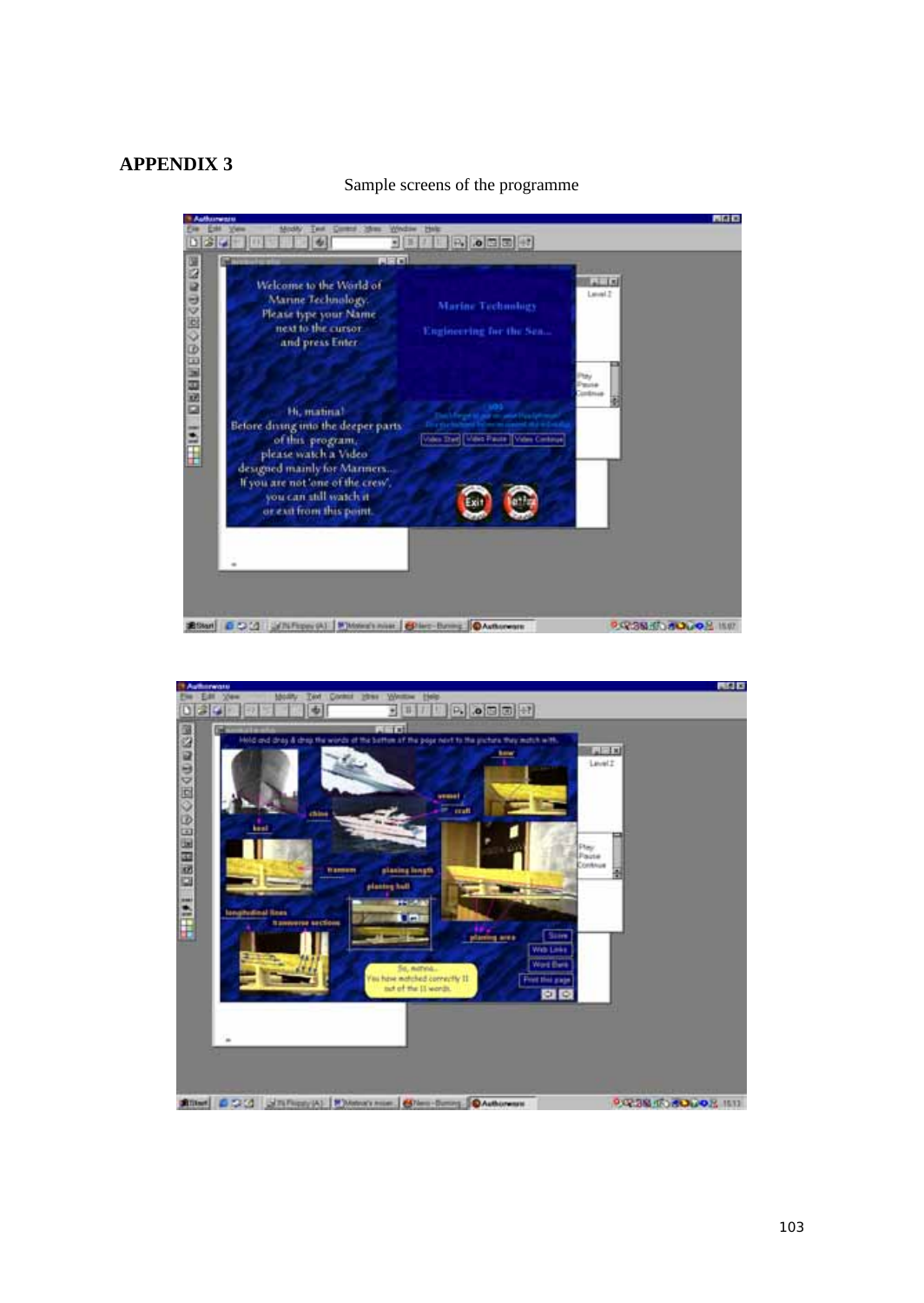

## **NOTES**

- [1] Nevertheless, when the scores in post-task test 2 were statistically compared with those in post-task test 1 they did not give statistically significant results, which may mean that the difference in scores may be random and not due to the CALL programme.
- $^{[2]}$  The *DF* is the degree of freedom, which should be one less than the number of subjects. In this research, the DF in all comparisons should be 4. The statistical analysis of the scores, however, gave different DF from the expected ones, which may require further investigation from a professional statistician (Jones, personal communication). In any case, the data were double-checked with *one-way ANOVA* as well, which gave the same results as *t-tests*. Thus, their validity was confirmed.
- <sup>[3]</sup> *Mean Difference* is the difference in mean scores.  $[4]$  *N* is the number of subjects.
- 
- <sup>[5]</sup> *Standard Deviation (SiDev)* shows whether the subjects' scores are closely bunched together (a small St Dev) or widely scattered (a large StDev), i.e. it shows 'typical variation'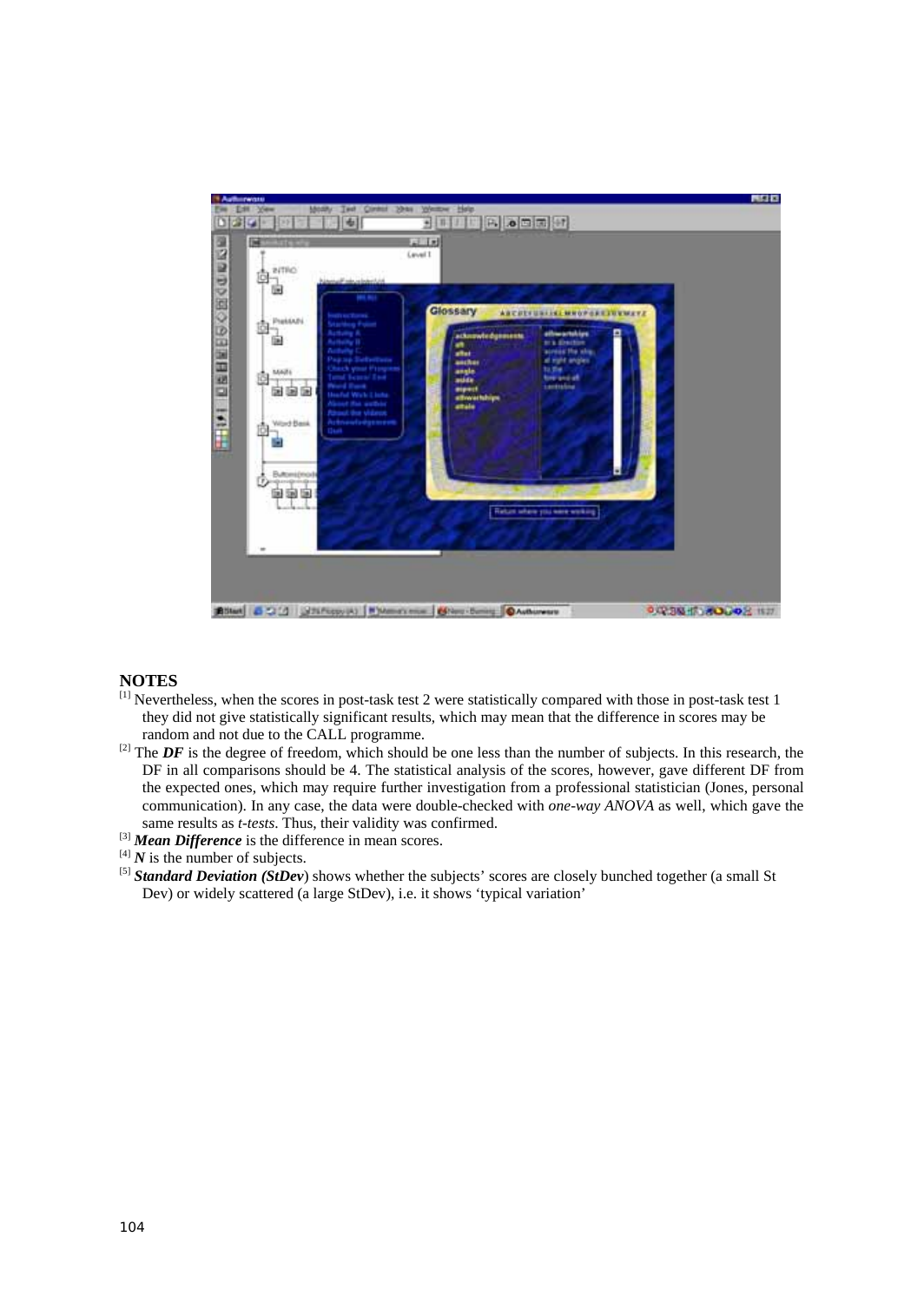#### **REFERENCES**

Allan, J. (1990) 'Evaluating CALL'. *Language Learning*, Vol. 2, pp. 73-74.

- Allen, V. F. (1983) *Techniques in Teaching Vocabulary*. New York: Oxford University Press.
- Al-Seghayer, K. (2001) 'The Effect of Multimedia Annotation Modes on L2 Vocabulary Acquisition: A Comparative Study'. *Language Learning & Technology*, Vol.5, No.1, pp.202-232.
- Augustynczyk, E. (2000) *Using Video and Computers in Teaching and Learning Vocabulary*. Retrieved March 20, 2001 from World Wide Web:

[http://www.Cksr.ac.bialystok.pl/flattic/ewaaroz/ewaaug.html](http://www.cksr.ac.bialystok.pl/flattic/ewaaroz/ewaaug.html)

- Brett, P. (2000) 'Integrating Multimedia into the Business English curriculum: a case study'. *English For Specific Purposes,* Vol.19, pp. 269-290.
- Burling, R. (1983) 'A proposal for Computer-Assisted Instruction in Vocabulary'. SYSTEM, Vol. 11, No. 2, pp.181-190.
- Carter, R. (1998) *Vocabulary: Applied Linguistic Perspectives, 2nd edition*. London & New York: Routledge.
- Cohen, A. & E. Aphek (1980) 'Retention of Second Language Vocabulary over time'. *SYSTEM*, Vol.8, pp. 221-235.
- Clarke, D.F. & I.S.P. Nation (1980) 'Guessing the meaning of words from context: strategy & techniques'. *SYSTEM*, Vol. 8, pp. 211-220.
- Fernández, M.V. (2001) 'The EFL Teacher and the Introduction of Multimedia in the classroom'. *Computer Assisted Language Learning*, Vol. 14, No. 1, pp. 3-14.
- Fortune, A. (1977) 'Making courses in science and technology more relevant to the needs of the student'. In Holden, S. (ed.) *English for Specific Purposes*. Grimsby: Modern English Publications.
- Gairns, R. & S. Redman (1986) *Working with words: a guide to learning and teaching vocabulary*. Cambridge: CUP.
- Goodfellow, R. (1993) 'CALL for Vocabulary: Requirements, Theory & Design'. *Computer Assisted Language Learning*, Vol. 6 (2), pp. 123-144.
- Goodfellow, R. (1995) 'A Review of the Types of CALL Programs for Vocabulary Instruction'. *Computer Assisted Language Learning*, Vol. 8, No. 2-3, pp. 205-226.
- Hardisty D. & S. Windeatt (1989) *CALL*. Oxford: Oxford University Press.
- Hemard, D. P. (1997) 'Design Principles and Guidelines for Authoring Hypermedia Language Learning Applications. *SYSTEM*, Vol. 25, No. 1, pp. 9-27.
- Henning, G. H. (1973) 'Remembering foreign language vocabulary: acoustic and semantic parameters'. *Language Learning*, Vol. 23, No. 2, pp. 185-195.
- Hill, B. (1989) *Technology in Language Learning: Making the Most of Video*. London: CILT.
- Kang, S. (1995) 'The effects of a Context-Embedded Approach to Second Language Vocabulary Learning'. *SYSTEM,* Vol. 23, No. 1, pp. 43-55.
- Kennedy, C. (1983) 'Video in English for Specific Purposes'. In McGovern, J. (ed.) *ELT Documents: 114, Video Applications in English Language Teaching*. Oxford: Pergamon Press & the British Council.
- Koren, S. (2001) *Vocabulary Instruction through Hypertext: Are there Advantages Over Conventional Methods of Teaching*. Retrieved May 4, 2001 from World Wide Web: [http://www.zait.uni~bremen.de/wwwgast/tesl\\_ej/ej13/a2html](http://www.zait.uni~bremen.de/wwwgast/tesl_ej/ej13/a2html)
- Ladd, M. (1977) 'Audio-visual vocabulary building'. *Proceedings of the Pacific North West Conference on Foreign Languages*, Vol. XXVIII, No. 2, pp. 88-89.
- Laufer, B. & T. S. Paribakht (1998) 'The Relationship Between Passive and Active Vocabularies: Effects of Language Learning Context'. *Language Learning*, Vol. 48, No. 3, pp. 365-391.
- Lee, K. (2000) 'English Teachers' Barriers to the Use of Computer-assisted Language Learning'. *The Internet TESL Journal*, Vol. VI, No. 12. Retrieved May 19, 2001 from World Wide Web: <http://iteslj.org/Articles/Lee-CALLbarriers.html>